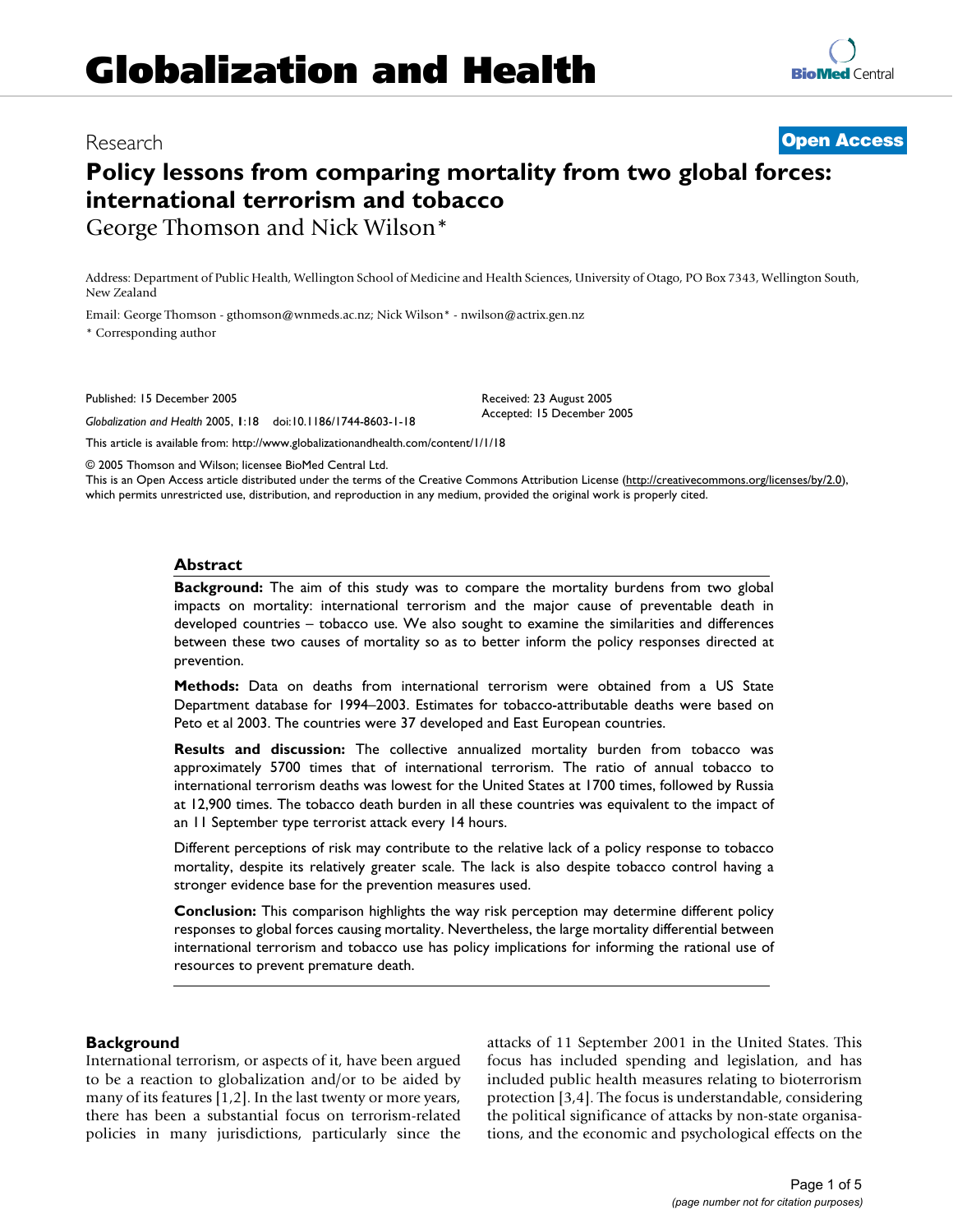| Country                                  | Number of<br>international<br>terrorist attacks | Number of<br>international<br>terrorism deaths | <b>International</b><br>terrorism deaths<br>(per million | <b>Total deaths</b><br>attributed to<br>tobacco in year | Ratio of tobacco<br>deaths to<br>annualized |
|------------------------------------------|-------------------------------------------------|------------------------------------------------|----------------------------------------------------------|---------------------------------------------------------|---------------------------------------------|
|                                          | $(1994 - 2003)$                                 | (1994-2003)**                                  | population per<br>year) (1994–2003)                      | 2000 (estimated by<br>Peto et al)                       | international<br>terrorism deaths           |
| <b>Established market economies</b>      |                                                 |                                                |                                                          |                                                         |                                             |
| Australia                                | 0                                               | 0                                              | 0                                                        | 18,600                                                  |                                             |
| Austria                                  | 0                                               | 0                                              | 0                                                        | 8,900                                                   |                                             |
| Belgium                                  | 0                                               | 0                                              | 0                                                        | 18,600                                                  |                                             |
| Canada                                   | 0                                               | 0                                              | 0                                                        | 44,800                                                  |                                             |
| Denmark                                  | 0                                               | 0                                              | 0                                                        | 11,600                                                  |                                             |
| Finland                                  | 0                                               | 0                                              | 0                                                        | 5,200                                                   |                                             |
| France                                   | 7                                               | 19                                             | 0.032                                                    | 64,900                                                  | 34,158                                      |
| Germany                                  | 2                                               | 3                                              | 0.004                                                    | 111,100                                                 | 370,333                                     |
| Greece                                   | 3                                               | 3                                              | 0.027                                                    | 13,400                                                  | 44,667                                      |
| Ireland                                  | 0                                               | 0                                              | 0                                                        | 5,700                                                   |                                             |
| Italy                                    | 0                                               | 0                                              | 0                                                        | 80,700                                                  |                                             |
| Japan                                    | 0                                               | 0                                              | 0                                                        | 114,200                                                 |                                             |
| Netherlands                              | ı                                               | 6                                              | 0.037                                                    | 25,700                                                  | 42,833                                      |
| New Zealand                              | 0                                               | 0                                              | 0                                                        | 4,500                                                   |                                             |
| Norway                                   | 0                                               | 0                                              | 0                                                        | 5,600                                                   |                                             |
| Portugal                                 | 0                                               | 0                                              | 0                                                        | 8,400                                                   |                                             |
| Spain                                    | J.                                              |                                                | 0.002                                                    | 46,400                                                  | 464,000                                     |
| Sweden                                   | 0                                               | 0                                              | 0                                                        | 8,200                                                   | $\blacksquare$                              |
| Switzerland                              |                                                 |                                                | 0.014                                                    | 6,800                                                   | 68,000                                      |
| United Kingdom                           | 3                                               | 32                                             | 0.054                                                    | 14,000                                                  | 35,625                                      |
| <b>United States</b>                     | $\overline{2}$                                  | 2,970                                          | 1.020                                                    | 514,000                                                 | 1,731                                       |
| <b>Subtotal</b>                          | 20                                              | 3,035                                          | 0.351                                                    | 1,231,300                                               | 4,057                                       |
| Former socialist economies of Europe*    |                                                 |                                                |                                                          |                                                         |                                             |
| <b>Belarus</b>                           | 0                                               | 0                                              | 0                                                        | 18,000                                                  |                                             |
| <b>Bulgaria</b>                          | 0                                               | 0                                              | 0                                                        | 11,200                                                  |                                             |
| Croatia                                  | 0                                               | 0                                              | 0                                                        | 8,000                                                   |                                             |
| Czech Republic                           | 0                                               | 0                                              | 0                                                        | 17,900                                                  |                                             |
| Estonia                                  | 0                                               | 0                                              | 0                                                        | 2,700                                                   |                                             |
| Hungary                                  | 0                                               | 0                                              | 0                                                        | 28,700                                                  |                                             |
| Latvia                                   | 0                                               | 0                                              | 0                                                        | 4,100                                                   |                                             |
| Lithuania                                | 0                                               | 0                                              | 0                                                        | 4,700                                                   |                                             |
| Macedonia                                | 0                                               | 0                                              | 0                                                        | 2,000                                                   |                                             |
| Poland                                   |                                                 |                                                | 0.003                                                    | 68,700                                                  | 687,000                                     |
| Romania                                  | 0                                               | 0                                              | 0                                                        | 31,900                                                  | $\blacksquare$                              |
| Russia                                   | 7                                               | 256                                            | 0.178                                                    | 330,000                                                 | 12,891                                      |
| Serbia & Montenegro                      | 3                                               | 6                                              | 0.057                                                    | 17,800                                                  | 29,667                                      |
| Slovakia                                 | 0                                               | 0                                              | 0                                                        | 8,100                                                   |                                             |
| Slovenia                                 | 0                                               | 0                                              | 0                                                        | 2,900                                                   |                                             |
| Ukraine                                  | 0                                               | 0                                              | 0                                                        | 99,100                                                  |                                             |
| Subtotal                                 | П                                               | 263                                            | 0.081                                                    | 655,800                                                 | 24,935                                      |
| <b>Total (all selected</b><br>countries) | 31                                              | 3,298                                          | 0.278                                                    | 1,887,100                                               | 5,722                                       |

**Table 1: Mortality burdens from tobacco and international terrorism in developed and East European countries**

\* Excluding Albania, and Bosnia and Herzegovina for which tobacco-related mortality burdens were not available. Moldova was not included in the WHO report from which this grouping comes.

\*\* Excluding the deaths of perpetrators.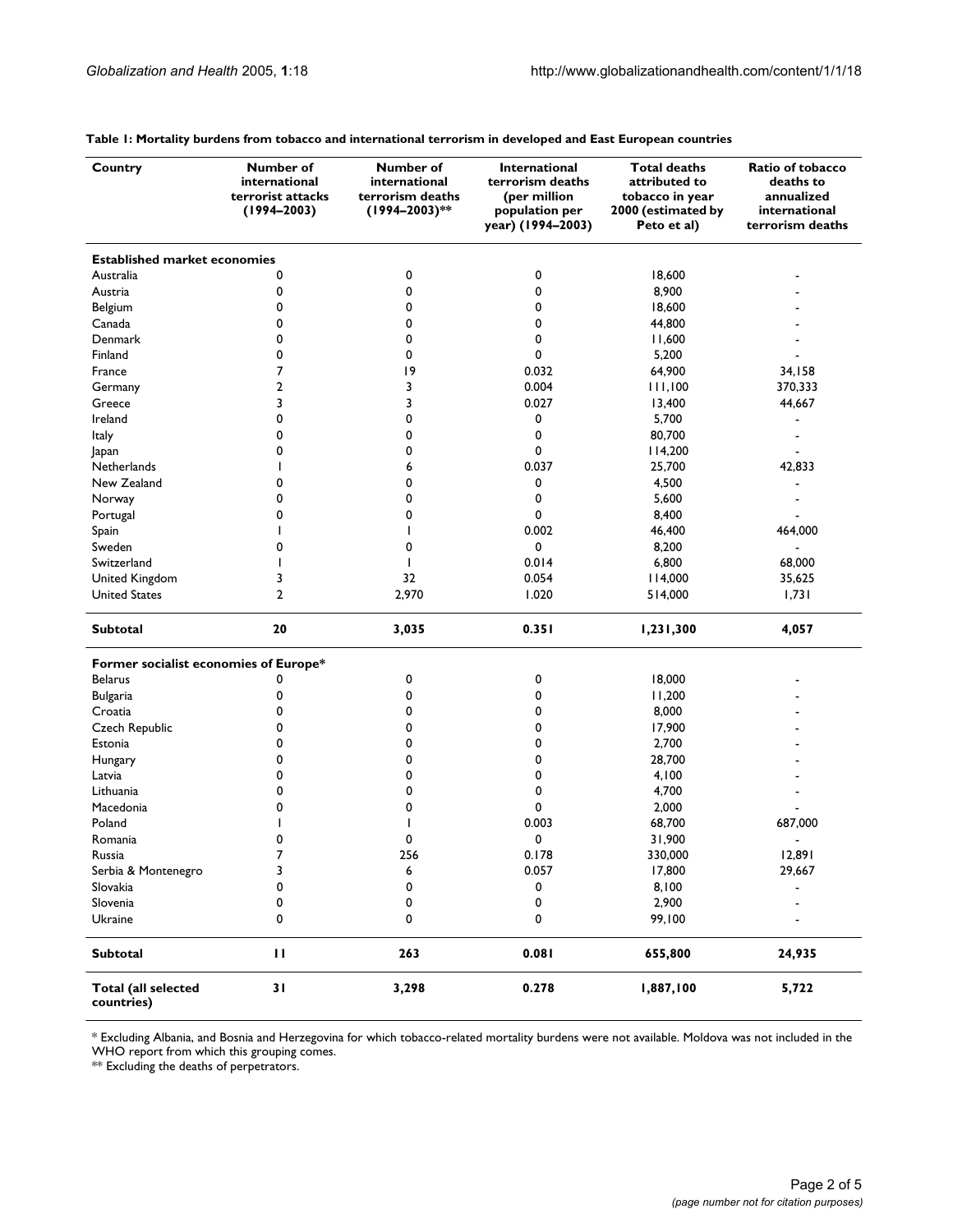societies which may consider themselves attacked [5-7]. However, it is important for policy makers to know of the opportunity costs of the response to international terrorism, relative to addressing other causes of premature death, and to better understand how differences in risk perception influence policy making. Therefore, we contrasted the mortality impacts of international terrorism with another major cause of preventable death – tobacco use [8] (which is also exacerbated by globalization [9,10]). This work is part of a wider attempt to put international terrorism into a public health context [11,12].

#### **Methods**

As part of a study to describe the epidemiology of international terrorism [11] we extracted data for 1994–2003 on international terrorist attacks involving any deaths among non-perpetrators from United States (US) Department of State reports. The definition of terrorism used by the Department is: 'Premeditated, politically motivated violence perpetrated against noncombatant targets by subnational groups or clandestine agents', with international terrorism meant as 'terrorism involving citizens or the territory of more than one country'. These data were supplemented with findings from more detailed published studies (see: [11]). Countries included were 21 'established market economy' countries and 16 'former socialist economies of Europe' (as per the classification in an international mortality study) [13]. These two groups of countries were selected because there was better quality data available for both terrorism and tobacco. From these data, an average annual mortality burden was calculated for each country.

Data on tobacco mortality was based on the updated estimates for the year 2000 by Peto et al [14]. This method involves country-specific rates of lung cancer mortality together with corresponding rates from the American Cancer Society's Cancer Prevention Study II to derive 'smoking impact ratios' by age and sex. The burden includes tobacco-related: respiratory diseases, vascular diseases and other tobacco-related cancers. This methodology has been shown to be a robust indicator of the accumulated hazards of smoking [15].

Rates were calculated using the most recent population data for each country from the World Health Organization website [http://www.who.int/country/en/.](http://www.who.int/country/en/)

### **Results**

For the selected countries collectively, the annual mortality burden from tobacco was approximately 5700 times that of the average annual mortality burden from international terrorism (Table 1). For 26 of the countries, there were no deaths from international terrorism. Within the other 11 countries, the ratio of annual tobacco to international terrorism deaths was lowest for the US at 1700 times, followed by Russia at 12,900 times.

The absolute annual burden from tobacco was highest for the US at 514,000 deaths per year in 2000 (Table 1). This is equivalent to the impact of an 11 September type terrorist attack every 2.1 days. For all of these 37 countries collectively, the tobacco mortality burden was equivalent to the impact of an 11 September type terrorist attack every 14 hours.

#### **Discussion**

Definitions of terrorism are highly contended [16-18]. Furthermore, we have identified some limitations with the US State Department dataset, including with the definition used [11]. Indeed, if a tighter definition of international terrorism was used, then this would substantially reduce the number of deaths categorised in this way (eg, relative to domestic terrorism or other types of homicide [11]). Therefore this analysis may over-represent the mortality burden from international terrorism to some degree.

In contrast, the tobacco mortality estimates may be underestimates of the true mortality burden. This is because the estimates by Peto et al ignore all deaths in those aged under 35 years (including neonatal deaths and deaths from sudden infant death syndrome attributable to smoking), and the methodology was one of 'conservative underestimation of tobacco hazards' [19]. More recent data also suggests that the long-term hazards of smoking on health are probably higher than previously thought [20]. Nevertheless, methodologies for assessing the tobacco-related mortality burden differ and for the US a more recent analysis [21] indicates a lower mortality burden attributable to tobacco (ie, 438,000 versus the 514,000 calculated by Peto et al and used in this analysis).

Despite these various limitations, the findings of this analysis suggest that the mortality burden from tobacco use is at present vastly greater than from international terrorism in all the selected countries studied. This is even the case for the US, which has suffered the worst mortality burden from international terrorism out of these countries in the last decade.

Why does tobacco mortality not receive a proportionate response? Some may find comparisons between 'catastrophic' and 'normal' deaths misplaced [22]. We recognise the subjectivity of risk perception [23,24], and the tendencies of populations to: (i) overestimate risks stemming from visible, well publicised sudden violence with collective results, particularly where the cause is not well understood, compared to risks with results dispersed over place and time; and (ii) to overestimate risks from causes were there is little apparent control by the individual,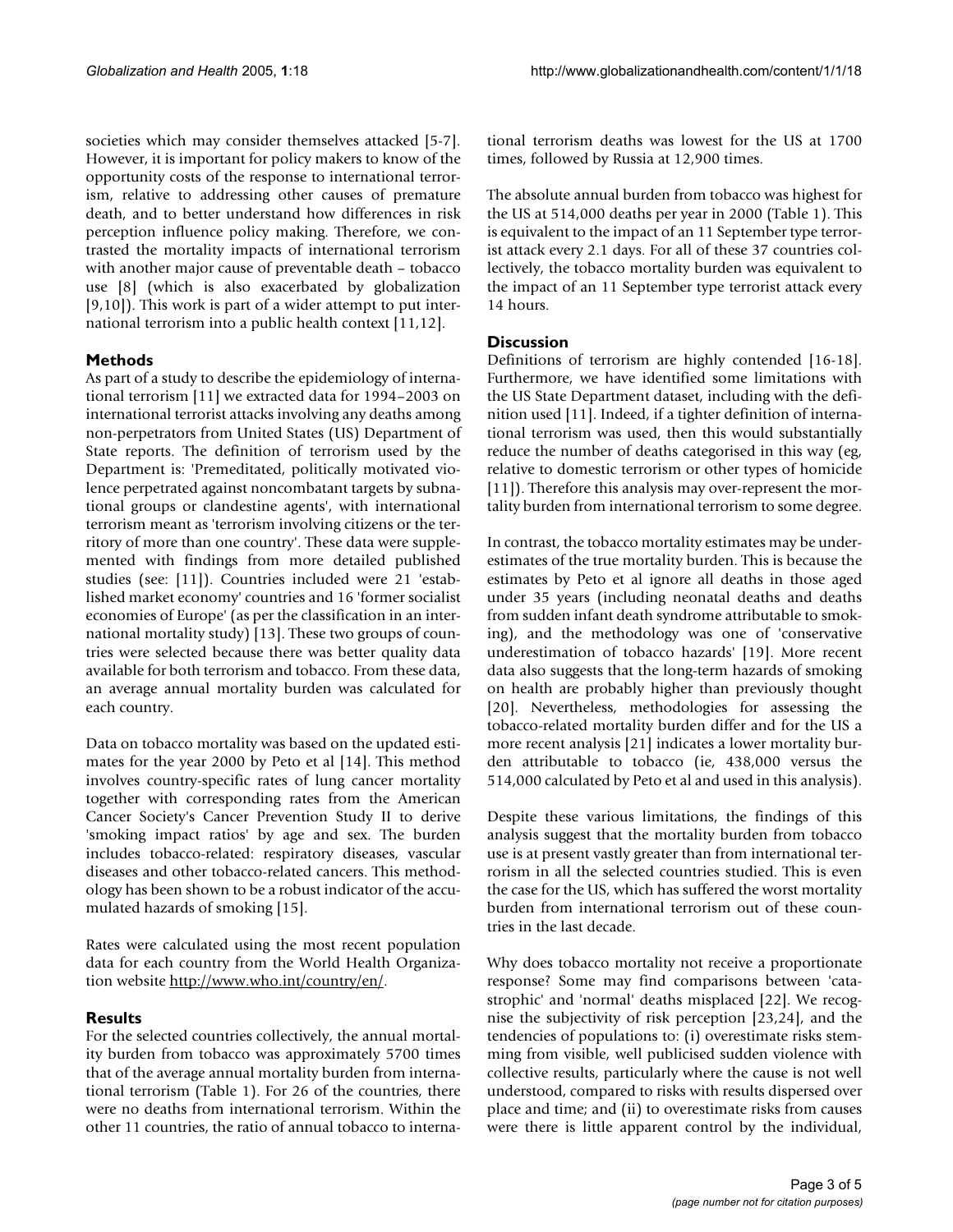compared to risks from causes which appear to many to be voluntarily undertaken [25-27].

This tendency may be exacerbated by disproportionate media coverage of certain causes of mortality which involve low risk at the individual level [28,29]. There is also the political problem of giving priority to long-term issues, compared to dealing with emotive immediate concerns [30,31]. However, we have also demonstrated elsewhere that even for another cause of mortality which results in visible, well publicised sudden death (road crashes), policymaking does not appear to take into account the disproportionate mortality burden, compared to that from international terrorism [12].

International terrorism and the harm from tobacco use have similarities, in that they both involve discrete perpetrators – international terrorist groups and the globalized tobacco industry – against which governments can take action. Also, many tobacco deaths globally are due to the actions of foreigners – policymakers and company officials in tobacco manufacturing and exporting countries. Both international terrorism and tobacco use can substantially harm national economies and the international economic fabric in many ways [32,33]. Similarly, both can have widespread impacts on the way society functions and on its institutions eg, terrorism on security arrangements, and tobacco via the tobacco industry on the functioning of political processes [34,35]. The costs from both are largely or totally preventable, and investment in longterm prevention for both, as opposed to containment, may not necessarily be mutually exclusive (eg, if military budgets are diverted to terrorism prevention).

Despite these similarities, there are substantive differences. One is that the tobacco industry, unlike terrorists, is generally described as 'a legal industry' ie, an industry taking part in legal activity. This is despite the fact that the deliberate sale of a highly addictive, commonly lethal substance, and the routine denial of some harms (eg, of secondhand smoke) may be considered reckless criminal behaviour under the laws of some countries [36]. This presumed 'legality' contributes to the societal acceptance and political strength of the tobacco industry in developed countries, relative to international terrorist groups.

Secondly, there is considerable evidence about the preventability of tobacco-related harm using current methods, and of their cost-effectiveness [37-40], compared to the high uncertainty about the effectiveness of particular measures to prevent international terrorism or its health impacts [41,42]. From a public health perspective, antiterrorism efforts tend to focus on immediate containment, rather than addressing the possible root causes of terrorism [43-46]. The cost-effectiveness of public health measures related to potential terrorism impacts has had little conclusive research [47,48].

A further difference, as this analysis indicates, is the vastly different *scale* of the consequent mortality burdens. The policy implications of this include the relative extent, effectiveness and cost-effectiveness of the resources used to address the two problems [49-52]. A public health and evidence-based approach may suggest a greater relative emphasis on tobacco control both nationally and internationally. While public health budgeting will always have to take into account public concerns that are not based on the evidence of relative risks, we argue that such policy moves should be as rigorously examined, as is the budgeting for tobacco control. A further possible implication is to learn from the response to international terrorism, so as to inform the way that tobacco marketing can be reframed as a serious threat to the social and economic well-being of individual countries and to international social and economic development.

### **Conclusion**

This analysis suggests a very large mortality differential between these two problems exacerbated by globalization, international terrorism and tobacco use. Different perceptions of risk may contribute to the relative lack of a policy response to tobacco mortality, despite its greater scale. The lack of an appropriate response is also despite tobacco control having a stronger evidence base for the prevention measures used. National and international policy makers need to consider these issues if they are to make more rational use of resources to prevent premature mortality.

#### **Competing interests**

Both authors have undertaken contract work for tobacco control-related non-government agencies, and NW has undertaken contract work in tobacco control for the New Zealand Ministry of Health.

#### **Authors' contributions**

Both authors contributed to the design of the study, the data collection and the drafting and final write up of the manuscript. NW undertook the data analysis.

#### **Acknowledgements**

We thank two anonymous reviewers for helpful comments on the draft. There were no funding sources for this study.

#### **References**

- 1. Cronin A: **Behind the Curve: Globalization and International Terrorism.** *International Security* 2002, **27:**30-58.
- 2. Campbell K: **Globalization's First War?** *The Washington Quarterly* 2002, **25:**7-14.
- 3. Frist B: **Public health and national security: the critical role of increased federal support.** *Health Affairs (Millwood)* 2002, **21:**117-130.